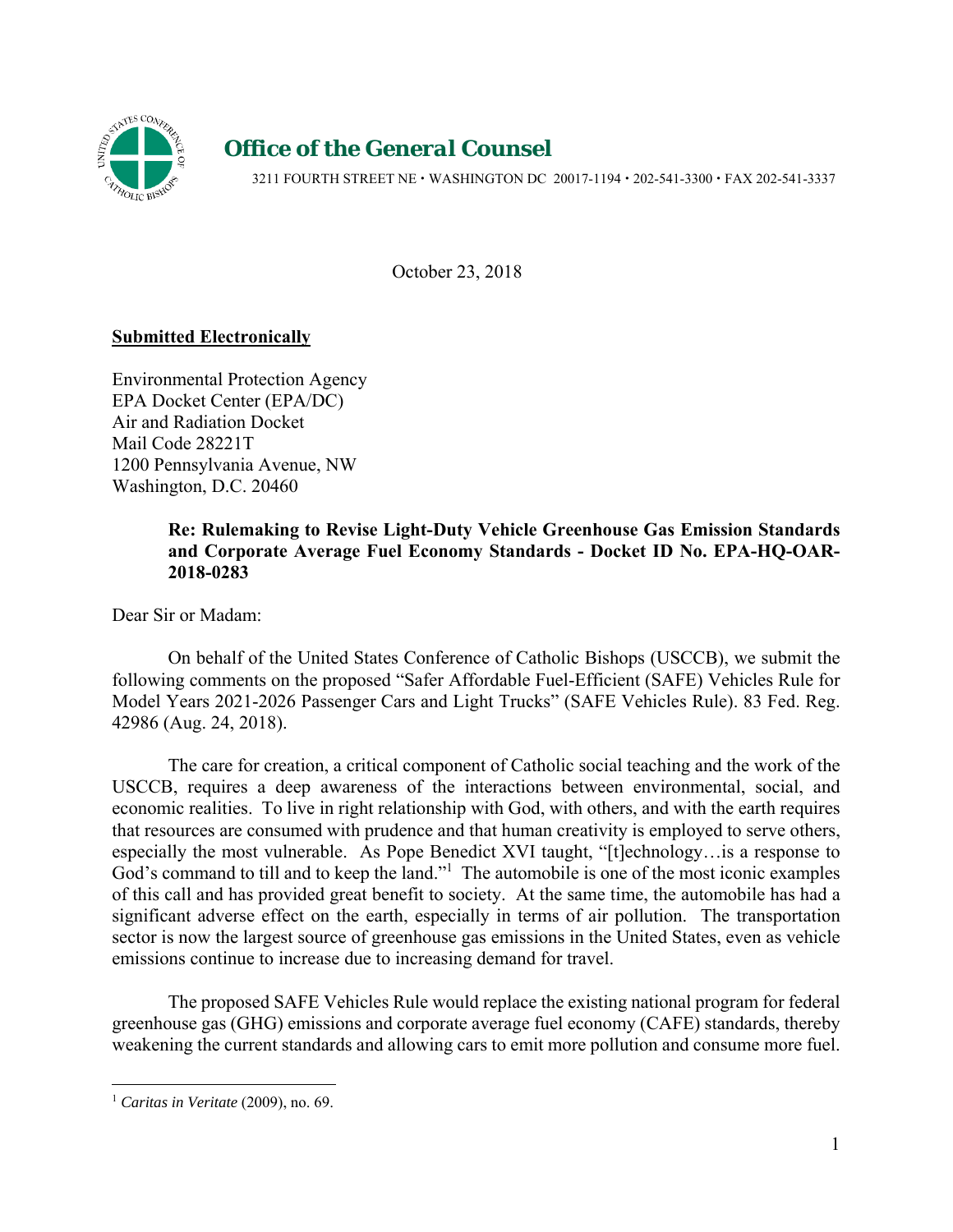One of the primary justifications made by the agencies for the SAFE rule is that it would improve public safety, specifically by decreasing on-road fatalities. 83 Fed. Reg. at 42995. While this should be a serious consideration with any policy involving vehicles, there is concern that the agencies do not consider the public safety effect in a comprehensive way. Public safety as it relates to vehicles depends both on the safety of vehicles themselves—which concerns injuries and fatalities resulting from accidents—and on other factors such as emissions of air pollutants that result from widespread vehicle use and fossil fuel production. The public health impact of these factors is noteworthy in terms of both criteria air pollutants, such as fine particulate matter or nitrogen oxides that can cause serious short-term health effects, and greenhouse gases, such as carbon dioxide that contribute to the longer-term health and safety effects associated with climate change.

Given this background, our concerns with the proposed rule rest in two main areas: the agencies' assumptions about vehicle safety, and the agencies' failure to consider adequately the effects of vehicle emissions.

## **Vehicle Technology & Safety**

1

One of the key components of the agencies' claim that the current standards would be detrimental to public safety rests in the assumption that companies will decrease the weight of vehicles to increase efficiency, and that these changes will subsequently increase the risk of fatalities in collisions. While it is true that lightweighting is one effective method to increase fuel efficiency and reduce emissions, the relation between vehicle weight and fatality risk is more complicated than the agencies currently suggest. The agencies found in the 2016 Draft Technical Assessment Report that lightweighting has different effects on societal fatalities depending on what type of vehicle is considered. Lightweighting passenger cars is expected to result in a slight increase in societal fatalities per vehicle miles travled (VMT), yet lightweighting SUVs, CUVs, minivans, and light-duty trucks is expected to decrease risk of fatalities.<sup>2</sup> When the issue is considered in terms of the overall weight distribution of all vehicles on the road, a recent study found that lightweighting decreases the risk of fatalities overall.<sup>3</sup> In other words, as vehicles are lightweighted and the difference in weight between heavy vehicles and light vehicles decreases, so does societal fatality risk.

Given that the exact makeup of the vehicle fleet is variable and difficult to predict, these varying results of lightweighting by vehicle type is still a serious concern, as the agencies claim. Yet the appropriate response is not necessarily to weaken the current standards, but to consider alternatives that do not increase risk of fatalities. One of these options may be to incentivize lightweighting only the heaviest vehicles, which, it would seem, would not only increase vehicle safety but also help meet current fuel and emissions standards. Additional flexibility could also be provided to lighter vehicles to comply with the standards.

<sup>2</sup> Draft Technical Assessment Report: Midterm Evaluation of Light-Duty Vehicle Greenhouse Gas Emission Standards and Corporate Average Fuel Economy Standards for Model Years 2022-2025 (July 2016), 8-21

<sup>&</sup>lt;sup>3</sup> Bento, Antonio, Kenneth Gillingham, and Kevin Roth. The effect of fuel economy standards on vehicle weight dispersion and accident fatalities. No. w23340. National Bureau of Economic Research, 2017.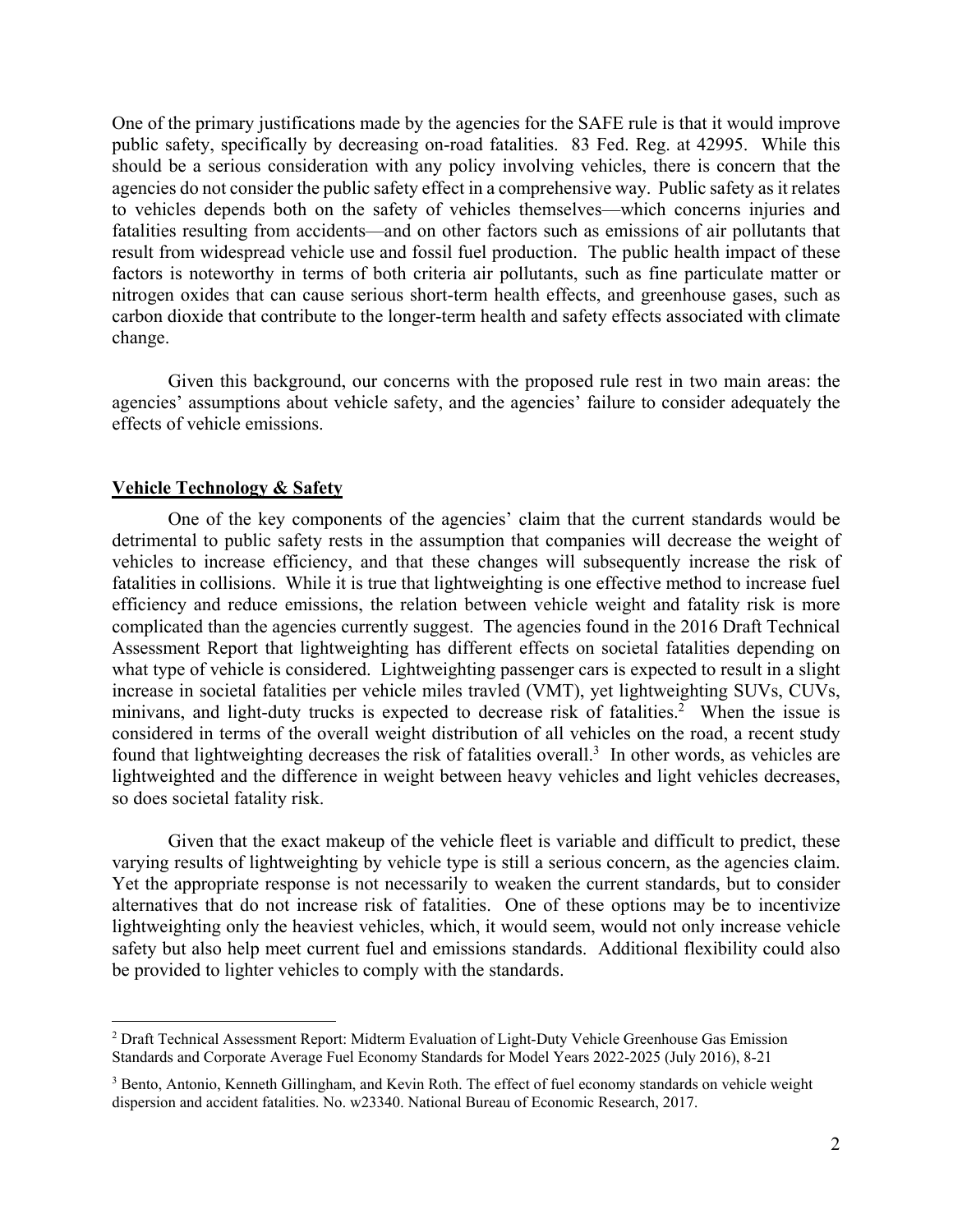It should also be noted that despite the relationship between weight reduction and fatality risk, the historical data reflects the trend throughout the history of the CAFE standards that fatalities have decreased on average as the standards have increased in stringency.<sup>4</sup> The analysis for the proposed standards acknowledges as much, stating that "vehicle safety has steadily improved over the past several decades, and given the advanced safety technologies under current development, we would expect some continuation of improvement in MY vehicle safety over the near and midterm future." 83 Fed. Reg. at 43142. While it should not be assumed that this trend will necessarily continue throughout the lifetime of the current standards, the trend is further evidence that it is possible for the current standards to be maintained while also increasing vehicle safety.

Furthermore, any concern over the risk posed by lightweighting vehicles, however legitimate, should not justify weakening the current standards, especially given the wide range of other technologies available to achieve fuel efficiency and emissions reductions that do not involve lightweighting. In the Technical Assessment Report of 2016, the agencies found that technologies "have continued to evolve and are now being applied in ways that were not expected or considered at the time of the [2017-2025 final rulemaking (FRM)] analysis."<sup>5</sup> They found that "still other technologies have emerged since the FRM analysis, which were previously thought to be beyond the 2017-2025 MY timeframe, but now appear promising or even likely due to further innovation and development."<sup>6</sup> These advances in technology provide additional support for the proposition that the current standards are achievable through safe means.

One key area of technology on which the agencies are seeking comment is the program that accounts for greenhouse gas emissions due to leakage from air conditioning systems in vehicles. As reducing greenhouse gas emissions from air conditioning leaks does not affect fuel economy, the agencies are proposing to discontinue this program in order to harmonize the emissions program with the CAFE program. 83 Fed. Reg. at 42988. Yet the importance of this program has been previously emphasized by the agencies in their finding that it "would lead to significant reductions in GHGs from reduced A/C refrigerant leakage and from industry adoption of lower global warming potential (GWP) refrigerants."<sup>7</sup> The agencies further stated that "these technologies will continue to expand and play an increasing role in overall vehicle GHG reductions and regulatory compliance."<sup>8</sup> Given the importance of this program in achieving GHG reductions, this program should be retained to provide an additional pathway for companies to comply with the current emissions standards. The fact that this technology has no bearing on fuel economy does not justify eliminating an important element of GHG reduction.

Finally, given the costs of the technologies that can allow manufacturers to produce more efficient vehicles, there is some concern over how this may impact low-income individuals. While average new vehicle costs are expected to increase slightly, the agencies do not assess the impact

<sup>4</sup> Ibid.

<sup>5</sup> Draft Technical Assessment Report, 5-7

<sup>6</sup> Ibid.

<sup>7</sup> Ibid., 5-208

<sup>8</sup> Ibid., 5-208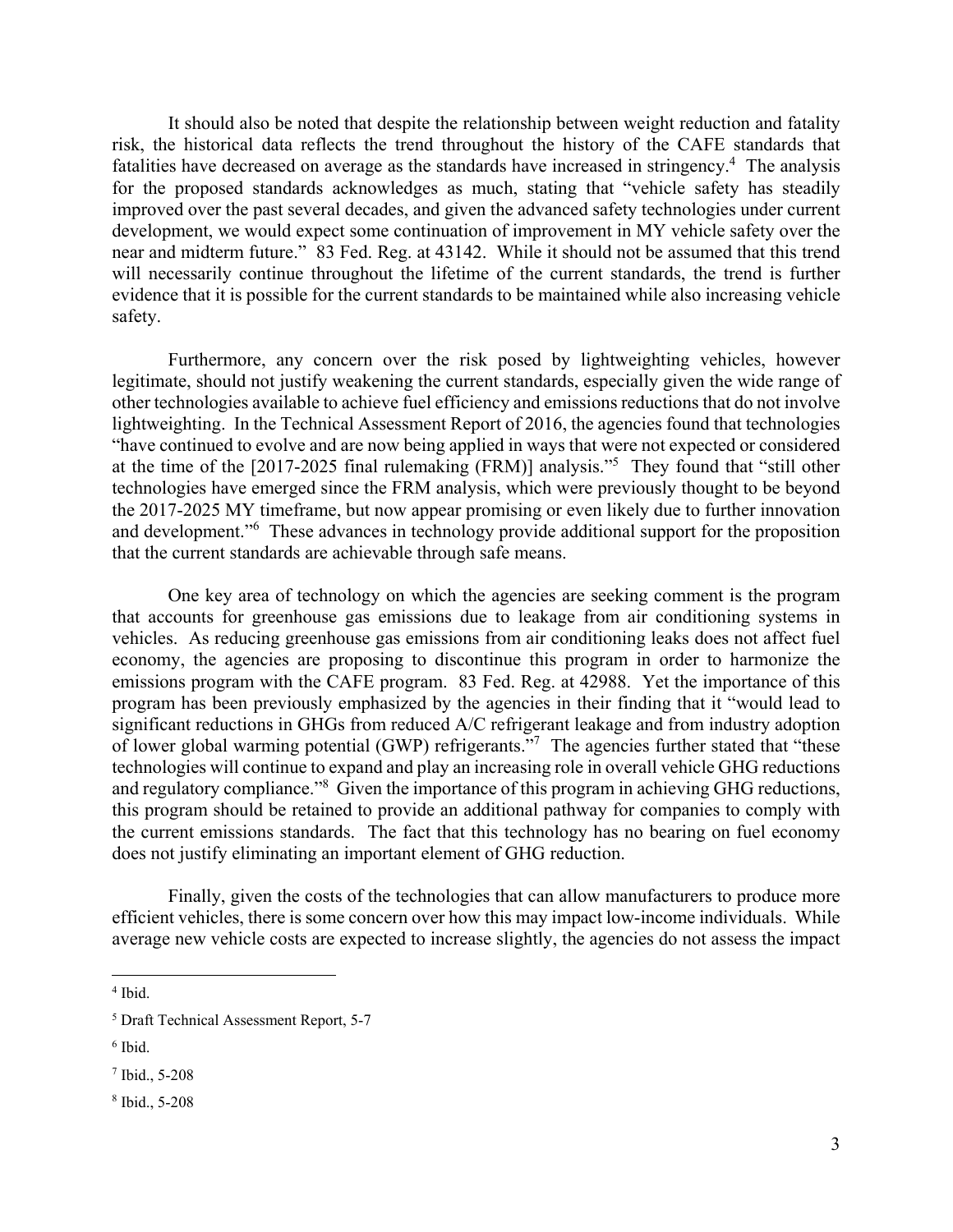of the proposed standards on low-income individuals, specifically in terms of increased fuel costs due to less efficient vehicles. Previous EPA analyses identified research that found that people with low-income on average spent a much greater portion of their income on gasoline than on car payments, whether the vehicles were new or used.<sup>9</sup> This indicates that the proposed rule—which would decrease vehicle efficiency and increase fuel consumption—is likely to cause more financial burdens on the poor and vulnerable.

#### **Vehicle Emissions**

A consideration of the public safety of any set of vehicle standards would be incomplete without giving significant weight to the effect of air pollution. In this area, the proposed rule clearly fails to promote public health and safety.

## *Criteria Air Pollutant Emissions*

The EPA has previously found that "[t]he vehicles that are subject to this program are also significant sources of mobile source air pollution such as directly emitted Particulate Matter (PM), Nitrogen Oxide (NO<sub>X</sub>), Volatile Organic Chemicals (VOCs) and air toxics."<sup>10</sup> The EPA's analysis of the proposed rule finds that total emissions of so-called "criteria air pollutants," including PM,  $NO<sub>x</sub>$ , VOCs, and sulfur dioxide (SO<sub>2</sub>) will, in fact, increase if this proposal is enacted. More specifically, in 2035 the EPA estimates that there would be an increase of more than 8,000 metric tons of SO2, more than 9,000 tons of VOC, more than 200 tons of PM, and more than 100 tons of NOX as compared to the current standards. 83 Fed. Reg. at 43332. These increases are primarily the result of increased production and consumption of fuel resulting from standards that allow for less efficient vehicles. As the proposal acknowledges, "each gallon of gasoline produced for consumption by the on-road fleet has associated 'upstream' emissions that occur in the extraction, transportation, refining, and distribution of the fuel." 83 Fed. Reg. at 43187. Under this proposal, the upstream emissions of carbon monoxide  $(CO)$ , VOCs, NO<sub>x</sub>, and SO<sub>2</sub> will each increase by thousands of metric tons, according to EPA's analysis. 83 Fed. Reg. at 43332.

The health effects of these air pollutants are significant, as the agencies have acknowledged. Regarding particulate matter, the agencies note "that 'a causal relationship exists' between both long and short-term exposures to PM2.5 and premature mortality and cardiovascular effects." 83 Fed. Reg. at 43336. They further note that "there is evidence 'suggestive of a causal relationship' between long-term PM2.5 exposures and other health effects, including developmental and reproductive effects (e.g., low birth weight, infant mortality) and carcinogenic, mutagenic, and genotoxic effects (e.g., lung cancer mortality)." *Id.* 

Regarding sulfur dioxide, this pollutant has "long been known to cause adverse respiratory health effects, particularly among individuals with asthma. In addition to those with asthma (both children and adults), potentially at-risk lifestages include all children and the elderly." 83 Fed.

<sup>9</sup> Ibid., 6-16

<sup>&</sup>lt;sup>10</sup> Joint Technical Support Document: Final Rulemaking for 2017–2025 Light-Duty Vehicle Greenhouse Gas Emission and Corporate Average Fuel Economy Standards, U.S. EPA, National Highway Traffic Safety Administration at 3–36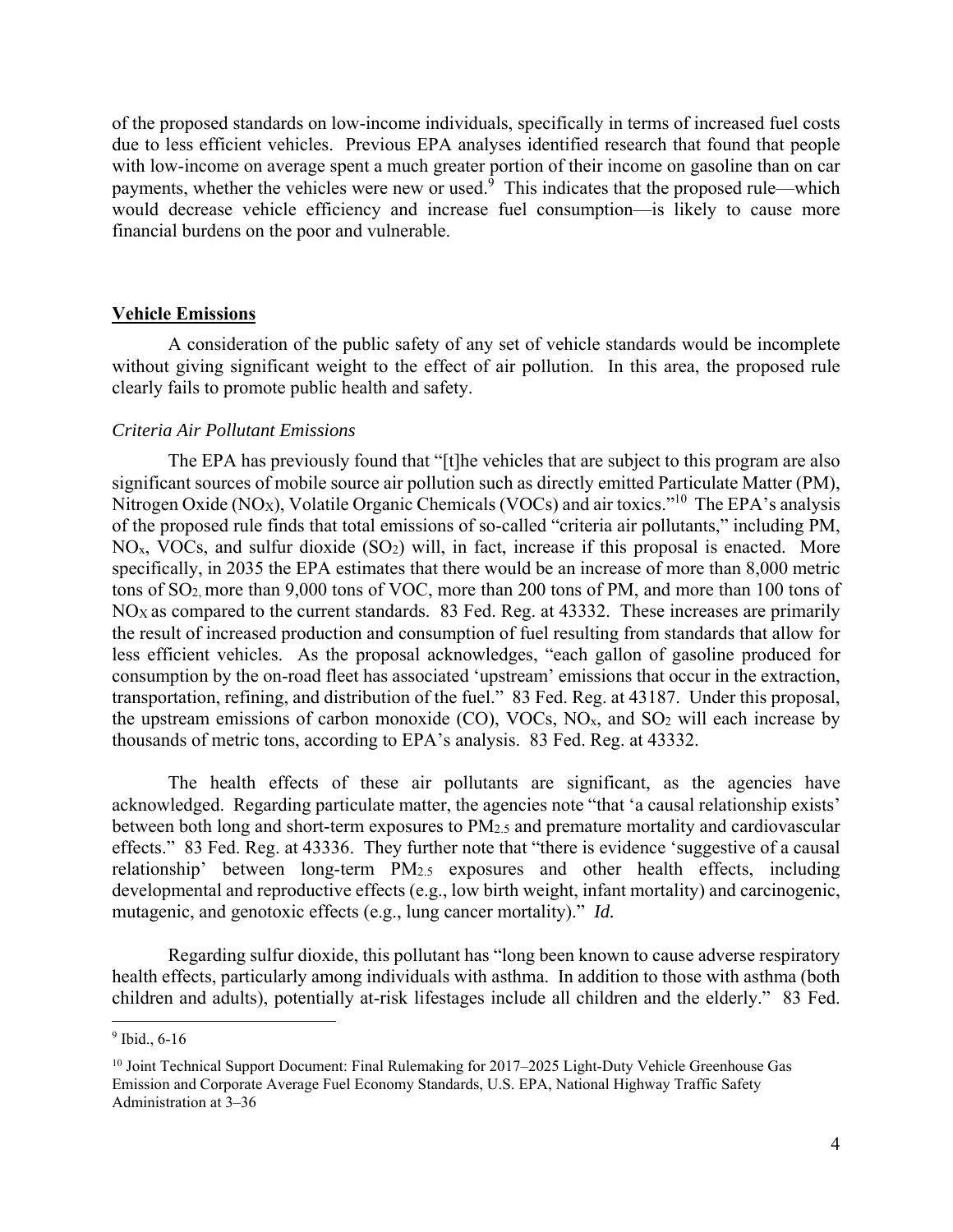Reg. at 43338. Additionally, the EPA has determined "that the overall evidence is suggestive of a causal relationship between short-term exposure to SO<sub>2</sub> and mortality." *Id.* 

Ground-level ozone pollution, which is formed through reactions involving VOCs and  $NO<sub>x</sub>$ —both of which would increase because of the proposed rule—the health effects are also significant. The EPA has found that:

"respiratory effects, including lung function decrements, pulmonary inflammation, exacerbation of asthma, respiratory-related hospital admissions, and mortality, are causally associated with ozone exposure. It also concludes that cardiovascular effects, including decreased cardiac function and increased vascular disease, and total mortality are likely to be causally associated with short-term exposure to ozone, and that evidence is suggestive of a causal relationship between central nervous system effects and short-term exposure to ozone."

83 Fed. Reg. at 43337. The EPA has also found the health effects of carbon monoxide emissions to be significant. They have determined that "a causal relationship is likely to exist between shortterm exposures to CO and cardiovascular morbidity." 83 Fed. Reg. at 43339.

Finally, it is of utmost importance to consider how the above air pollutants disproportionately affect the most vulnerable populations. As mentioned above, adverse health effects from pollution exposure often affect children, especially those in utero and infants, and the elderly most severely. Additionally, the agencies note that "there is substantial evidence that people who live or attend school near major roadways are more likely to be non-white, Hispanic ethnicity, and/or low SES [socioeconomic status]." 83 Fed. Reg. at 43346. Since "concentrations of many air pollutants are elevated near high-traffic roadways," low-income individuals and people of color disproportionately bear the adverse health effects related to vehicle emissions. 83 Fed. Reg. at 43345. Consequently, the proposed rule gives rise to some serious environmental justice concerns.

#### *Greenhouse Gas Emissions*

In addition to the increased emissions of the pollutants listed above, the proposed rule is also estimated to increase emissions of carbon dioxide and other greenhouse gases (including  $NO<sub>x</sub>$ ). As compared to the current standards, vehicles produced in compliance with the proposed standards from 2021-2026 are expected to cumulatively emit 159 million more metric tons of CO2, 1.54 million more metric tons of methane (CH4), and 23.3 thousand more metric tons of nitrous oxide (N2O). 83 Fed. Reg. at 43329.

Unlike the above pollutants, which can be directly harmful when inhaled in certain quantities, CO2 is a non-toxic gas. Yet it still has significant health implications, particularly in relation to climate change. The EPA has determined that six greenhouse gases—including carbon dioxide and nitrogen oxides, which are expected to increase under this proposal—"endanger both the public health and the public welfare of current and future generations." 74 Fed. Reg. 66496 (Dec. 15, 2009). More specifically, the EPA has previously stated that "climate change 'threatens human health and well-being in many ways, including impacts from increased extreme weather events, wildfire, decreased air quality, threats to mental health, and illnesses transmitted by food,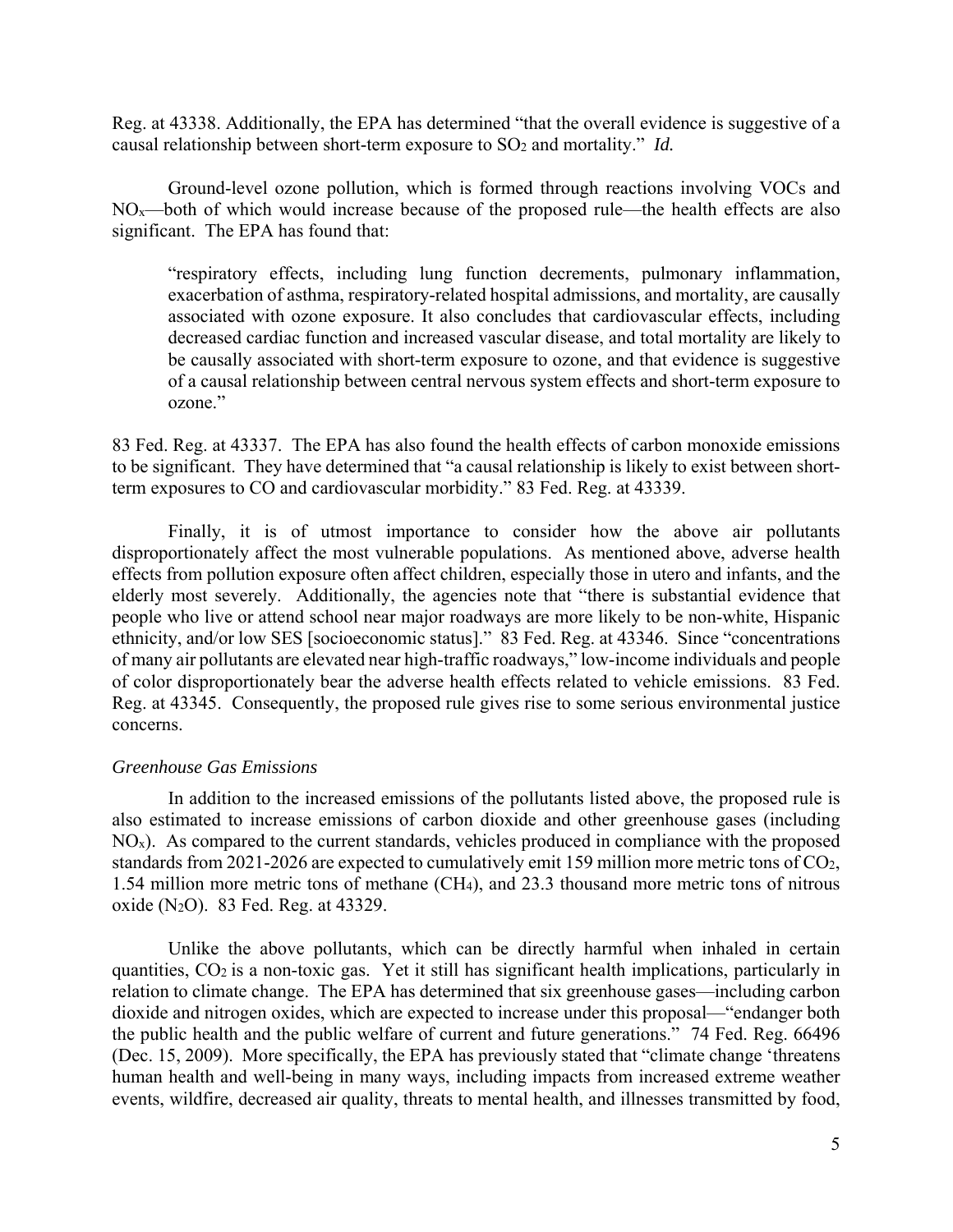water, and disease-carriers such as mosquitoes and ticks."<sup>11</sup> In this regard, by proposing this rule the EPA fails to fulfill its responsibility by law to protect human health and the environment.

The EPA previously estimated that the cumulative net benefits from the reductions in greenhouse gas emissions resulting from the 2021-2025 standards would total between \$80 and  $$131$  billion in value.<sup>12</sup> Since the proposed standards forego the planned increases in fuel efficiency stringency that the current standards mandate for the above years, it is reasonable to suggest that these benefits—which largely consist of health costs avoided—will also be foregone if the proposed standards were implemented.

It is important to note that while the proposed rule estimates the number of fatalities expected due to changes in vehicle design and usage, it does not give equal consideration to the estimated deaths that could result from the expected increase in air pollution. Though the effects of air pollution may be less noticeable than car accidents, the threat of air pollution is clear and should not be overlooked.

Finally, as in the case of criteria air pollutants, the increase of greenhouse gas emissions will also have disproportionate impacts, since "certain populations are particularly vulnerable to climate change" including "those with low income, some communities of color, immigrant groups, indigenous peoples, pregnant women, vulnerable occupational groups, persons with disabilities, and persons with preexisting or chronic medical conditions."<sup>13</sup> This unfortunate reality suggests that the more just alternative in this case is the one that does not risk exacerbating the climate crisis.

## **California waiver**

 Finally, a secondary but crucial dimension of the proposed rule considers revoking California's Clean Air Act Preemption Waiver. The agencies argue that the waiver is not appropriate, partly because carbon dioxide was not an intended target of the provision in the Clean Air Act allowing the EPA to grant a waiver to California to set its own vehicle emissions standards. While this may be true, the EPA affirmed in 2013 that "Congress intended to provide California the broadest possible discretion to develop its motor vehicle emissions program. Neither the text nor the legislative history of [the Clean Air Act's] section 209(b) indicates that Congress intended to limit this broad discretion to a certain kind of air pollution problem, or to take away all discretion with respect to global air pollution problems." 78 Fed. Reg. at 2127. This view was previously upheld in federal court, which determined that "Congress created the waiver provision so that 'California could enforce emission control standards which it determined to be in its own best interest.'" *Motor Equipment Manufacturers Association v. Nichols*, 142 F.3d 449 (D.C. Cir. 1998).

<sup>&</sup>lt;sup>11</sup> Draft Technical Assessment Report, 1-13

<sup>12</sup> Ibid., 12-65

<sup>13</sup> Ibid., 1-14